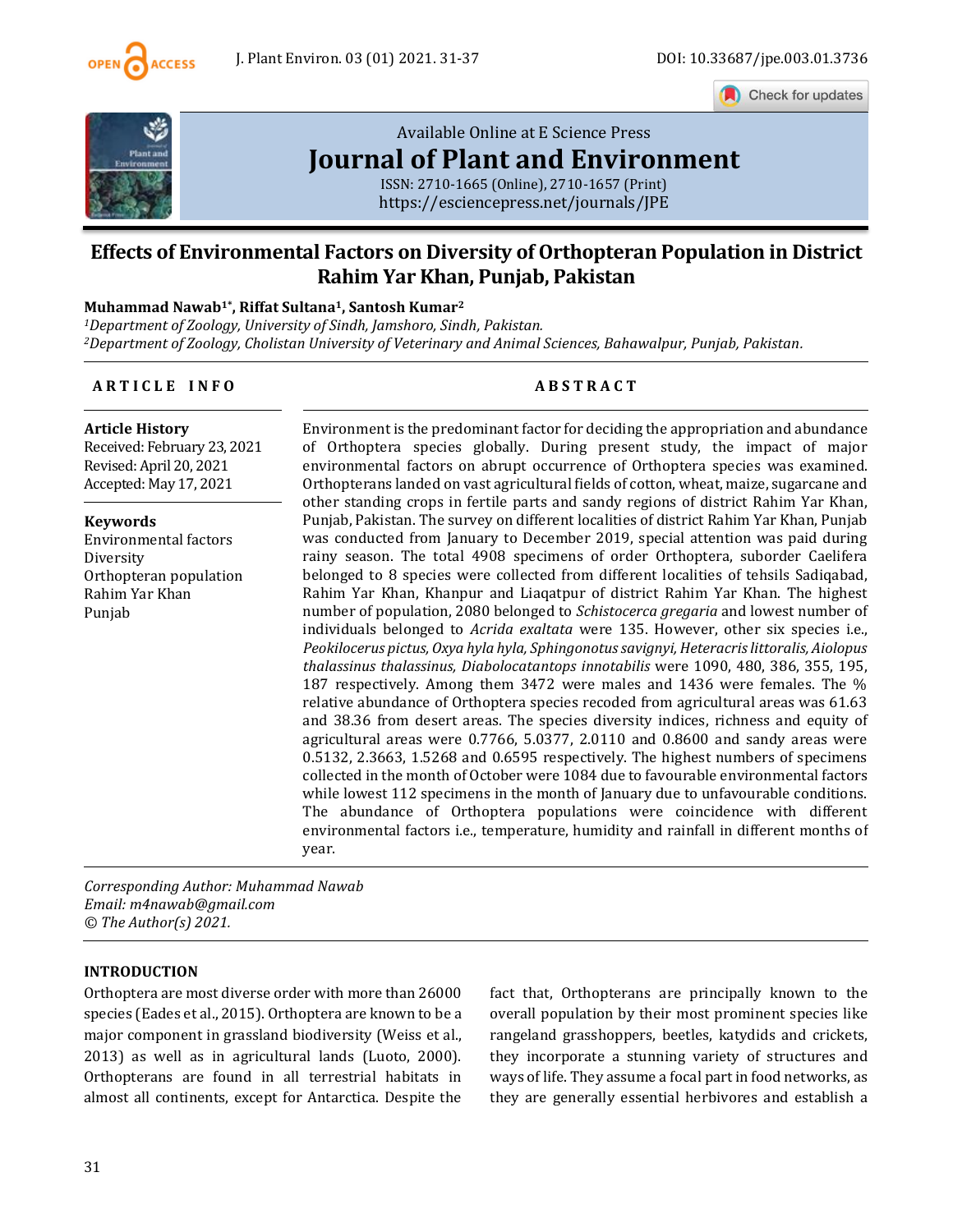bountiful food asset for different gatherings like reptiles, bugs and birds (Pywel et al., 2002). A few animal varieties have a keystone character influencing grass networks (Lockwood, 2004), while others are known as great markers of land use change (Arm-strong and van Hensberen, 1999).

Orthopteran insects have differentiated into various ancestries that possess each possible earthbound environment outside the polar districts and assume basic parts in their biological systems (Uvarov 1966, Kevan 1982). Such variety in structure and capacity has drawn in scientists who utilize these insects as model frameworks for contemplating life systems, bioacoustics, synthetic environment, transformative nature, life history characteristics, neurobiology, physiology, and speciation (Branson et al., 2006; Simpson et al., 2005; Bouaichi and Simpson, 2003; Simpson and Miller, 2007). The Orthopterans are conveyed through the physiographic zones of the world, however their circulation to a great extent relies on the vegetations like prairies, deserts, woodland and rural fields.

Considerable work has been done on various species of grasshoppers from world by Joyee, 1952; Biehko and Mishchenko, 1963; Symmons, 1978; Lomer; Symmons and Cress, 2001; Bouaichi and Simpson, 2003; Song, 2004; Mukhtar et al., 2010; Nayeem and Usmani, 2012; Usman et al., 2012; Weiss et al., 2013 and Zhang and Hunter, 2017. A little bit work has been done on orthopteran diversity of Thar desert by Wagon, 2012; Riffat *et al*., 2013; and Riffat and Wagon,2012, 2015, but no attention was paid on incidences of Orthoptera species from Punjab. Knowledge about incidences of Orthoptera species is very poor as far as district Rahim Yar Khan is concerned. Therefore, it was important to carry out survey on it, so analysis of monetary issues can be made appropriately.

#### **METHODS AND MATERIAL**

#### **Survey areas**

Present surveys were carried out in district Rahim Yar Khan, (28.4212° N, 70.2989° E) which comprise on Sadiqabad, Rahim Yar Khan, Khanpur and Liaqatpur from agricultural and sandy areas during January to December 2019. District Rahim Yar Khan is agricultural hub of southern Punjab and is also part of Cholistan desert. It is surrounded by Bahawalpur, Muzaffargarh and Rajanpur districts of Punjab, Ghotki and Kashmore districts of Sindh and India.

#### **Sampling, Killing and preservation**

The stock of insects both mature and immature was collected from various fields by hand picking, netting, sweeping and trapping. The captured material was killed by potassium cyanide and chloroform. After killing, stretching and preservation of specimens was done by following proper Entomological techniques explained by Vickery and Kevan (1964, 1983). Fully dry insects were preserved with labels showing collection date, habitat, locality and collector name. Important crops of district Rahim Yar Khan from where Orthopterans insects collected were cotton, wheat, sugarcane, brassica, corn and paddy fields.

#### **Morphological identification**

Identification of specimens was completed under the stereoscopic analyzing binocular microscope model Z730 made in China with magnifying lens 15X x 60X with the assistance of keys of Vickery and Kevan (1964, 1983) and depiction accessible in writing and on the site (http://www.orthoptera.org). Standard protocol of Uvarov (1966, 1977), Wagan (1990), Riffat and Wagan (2012, 2015) was also consulted for identification of different Orthoptera species.

#### **Meteorological data**

Up to date meteorological data during purposed period of study was taken from Punjab meteorological department (South Punjab).

### **Statistical Analysis**

Shannon (H) and Simpson (D) diversity indexes were used to study the biodiversity. Richness (SR) and evenness (E) of species were also calculated by Margalef's formula and Pielou's equation respectively.

Shannon Index (H) was calculated by the formula given below:

 $H = -\sum$  Pi (log Pi)

Here  $\Sigma$  = sum Shannon's Index of diversity, Pi shows the extent of every species in the sample.  $Pi = ni/N$ , though "ni" demonstrates the quantity of individuals of a particular animal varieties and "N" indicates the absolute number of individuals of the animal varieties in the sample.

Simpson's Index (D) can be calculated by:

$$
D = 1 / \sum \text{Pi}^2
$$

Species richness,  $SR = (S - 1)/log N$ 

Here  $S = Sum$  of species and  $N = total$  individuals in the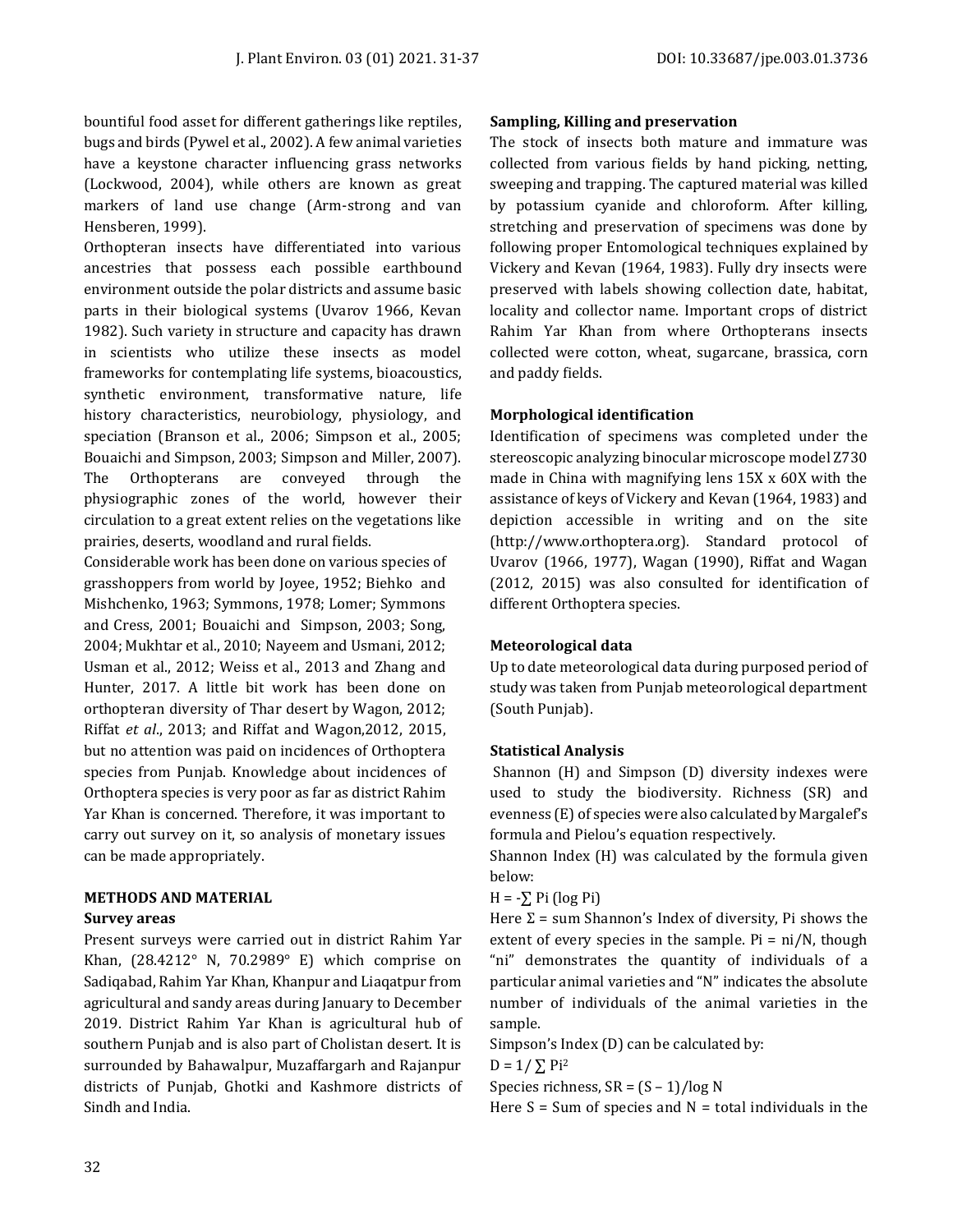sample.

Species evenness,  $E = H / Log S$ 

Here H indicates Shannon diversity index (Shannon, 1949).

#### **RESULTS AND DISCUSSION**

Orthoptera are regularly predominant local herbivores in meadow environments worldwide and assume a vital part as primary consumers, as segments of the trophic organization, and in the cycling of supplements and energy of the biological system (Branson et al., 2006). A few types of grasshoppers are viewed as pests and in long stretches of flare-ups cause genuine harm to the yields and rangeland and contend with cattles for forage (Jonas and Joern 2008; Cigliano et al. 2014).

The total 4908 specimens of Orthoptera belonged to 8 species were collected from both agriculture and sandy areas of different localities of tehsils Sadiqabad, Rahim Yar Khan, Khanpur and Liaqatpur of district Rahim Yar Khan. The highest 2080 number of individuals were belonged to *Schistocerca gregaria*. The lowest number of individuals belonged to *Acrida exaltata* were 135. The number of insects belonged to other six species were

*Peokilocerus pictus, Oxya hyla hyla, Sphingonotus savignyi, Heteracris littoralis, Aiolopus thalassinus thalassinus, Diabolocatantops innotabilis* were 1090, 480, 386, 355, 195, 187 respectively. The maximum specimens were collected from tehsil Sadiqabad which were 1457 and minimum specimens 1030 were collected from tehsil Liaqatpur. The total 1252 specimens were collected from tehsil Rahim Yar Khan and 1169 from Khanpur. Large numbers of specimens i.e., 3025 were recorded from agriculture areas as compared to sandy areas i.e., 1883 (Table 1). Among them 3472 were males and 1436 were females (Figure 1). Riffat et al., (2013) collected and studied 39 species of grasshopper from various areas of Sindh province. Wagan (1990) studied the biodiversity of Orthoptera fauna from Thar desert, Sindh, Pakistan. Mubashar et al., (2017) collected and studied 18 species of Orthoptera from Sialkot, Punjab, Pakistan. Bhumi et al., (2015) surveyed and collected 45 species of Orthoptera from Gujarat, India. Both present and past studies recorded more populations from agriculture crops as compared to sandy/desert areas due to variety of crops and more food and feedings in agricultural land.

| Species                             | <b>SDK</b> |     | <b>RYK</b> |                | <b>KPR</b> |    |     | LQR |     | Total |        | Grand<br>Total |
|-------------------------------------|------------|-----|------------|----------------|------------|----|-----|-----|-----|-------|--------|----------------|
|                                     | AA         | SA  | AA         | SA             | AA         | SA | AA  | SA  | AA  |       | SA     |                |
| Schistocerca gregaria               | 299        | 319 | 225        | 300            | 210        |    | 290 | 200 | 237 | 934   | 1146   | 2080           |
| Peokilocerus pictus                 | 207        | 120 | 176        | 99             | 165        |    | 95  | 153 | 75  | 701   | 389    | 1090           |
| Oxya hyla hyla                      | 140        | 00  | 125        | 0 <sub>0</sub> | 112        |    | 00  | 103 | 00  | 480   | $00\,$ | 480            |
| Sphingonotus savignyi               | 115        | 00  | 99         | 00             | 90         |    | 00  | 82  | 00  | 386   | $00\,$ | 386            |
| Heteracris littoralis               | 68         | 40  | 50         | 40             | 50         |    | 35  | 42  | 30  | 210   | 145    | 355            |
| Aiolopus thalassinus<br>thalassinus | 35         | 20  | 35         | 18             | 27         |    | 20  | 24  | 16  | 121   | 74     | 195            |
| Diabolocatantops<br>innotabilis     | 30         | 22  | 30         | 20             | 27         |    | 18  | 25  | 15  | 112   | 75     | 187            |
| Acrida exaltata                     | 25         | 17  | 20         | 15             | 18         |    | 12  | 18  | 10  | 81    | 54     | 135            |
| Total                               | 919        | 538 | 760        | 492            | 699        |    | 470 | 647 | 383 | 3025  | 1883   | 4908           |

Table 1. Collection of Orthoptera species from various localities of district Rahim Yar Khan.

Note: Sadiqabad (SDK), Rahim Yar Khan (RYK), Khanpur (KPR) and Liaqatpur (LQR), Agriculture Area (AA) and Sandy Area (SA).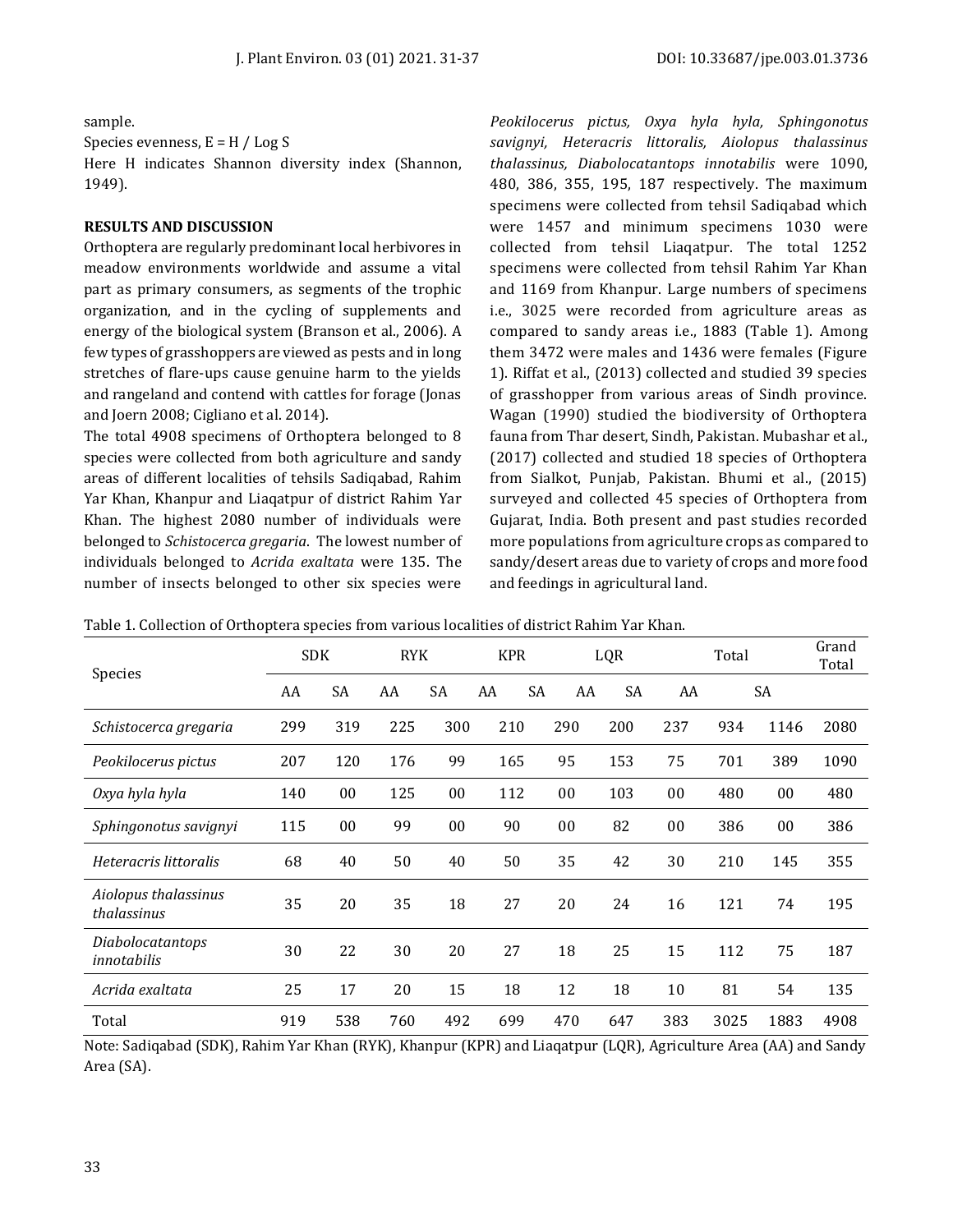

Figure 1. Numbers of males and females of Orthoptera species from district Rahim Yar Khan.

Table 2 shows the % relative abundance Orthoptera species from agriculture and sandy areas of different localities of district Rahim Yar Khan. The relative abundance Orthoptera species from agriculture was 61.63 % as compared to 38.36 % of sandy areas. Table 3 recorded diversity indices of Orthoptera species recovered from agriculture and sandy areas. The diversity indices of agriculture areas were higher than sandy areas of selected habitat. The diversity indexes, richness and species equity of agricultural areas were 0.7766, 5.0377, 2.0110 and 0.8600 and sandy areas were 0.5132, 2.3663, 1.5268 and 0.6595 respectively. Table 4 listed month wise Incidence of Orthoptera species from district Rahim Yar Khan from January to December 2019.The highest specimens collected in the month of October were 1084 while lowest 112 specimens were collected in the month of January. The highest numbers of Orthoptera collected in October and November were due to favourable environmental factors like temperature, humidity and rainfall in these months and lower numbers of Orthoptera populations were collected in the months of January, February and December due cold environment and low humidity and rainfall. Williams et al., (2007) also studied that the favourable climatic conditions increases the species rich of insects communities. Orthoptera are quite possibly the main invertebrate gathering for ecological checking and appraisal ( Maas et al., 2002).

| ,,,,,,,,,,,,,,,,,,,,,,  |       |       |       |       |            |       |       |       |       |       |
|-------------------------|-------|-------|-------|-------|------------|-------|-------|-------|-------|-------|
| Location                | SDK   |       | RYK   |       | <b>KPR</b> |       | LOR   |       | Total |       |
|                         | AA    | SA    | AA    | SA    | AA         | SA    | AA    | SA    | AA    | SA    |
| % Relative<br>Abundance | 63.07 | 36.92 | 60.70 | 39.29 | 59.79      | 40.20 | 62.81 | 37.18 | 61.63 | 38.36 |

Table 2. % relative abundance Orthoptera species from agriculture and sandy areas of different localities of district Rahim Yar Khan.

Table 3. Diversity indices, species richness and species evenness of Orthoptera species from agriculture and sandy areas.

| Location | Shannon Index | Simpson Index | Margalef Index | Pielou Index |
|----------|---------------|---------------|----------------|--------------|
| AA       | 0.7766        | 5.0377        | 2.0110         | 0.8600       |
| SA       | 0.5132        | 2.3663        | 1.5268         | 0.6595       |

Note: Agriculture Area (AA) and Sandy Area (SA).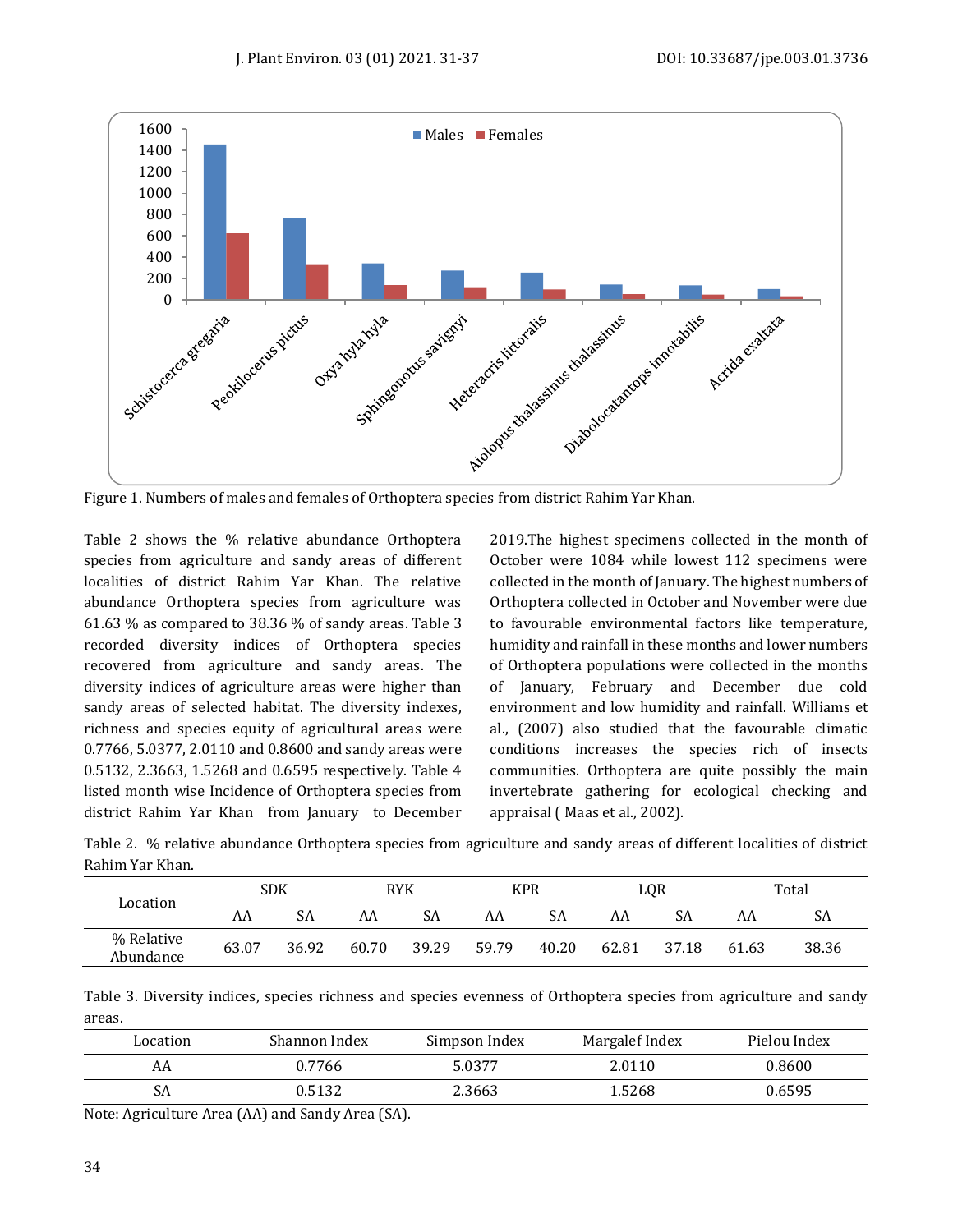| Month     | Incidence of Orthoptera species |            |            |     |              |  |  |  |
|-----------|---------------------------------|------------|------------|-----|--------------|--|--|--|
|           | <b>SDK</b>                      | <b>RYK</b> | <b>KPR</b> | LQR | <b>TOTAL</b> |  |  |  |
| January   | 45                              | 25         | 22         | 20  | 112          |  |  |  |
| February  | 50                              | 28         | 25         | 22  | 125          |  |  |  |
| March     | 60                              | 35         | 30         | 28  | 153          |  |  |  |
| April     | 72                              | 42         | 35         | 32  | 181          |  |  |  |
| May       | 80                              | 62         | 55         | 38  | 235          |  |  |  |
| June      | 80                              | 68         | 60         | 48  | 256          |  |  |  |
| July      | 97                              | 85         | 77         | 63  | 322          |  |  |  |
| August    | 165                             | 152        | 143        | 130 | 590          |  |  |  |
| September | 247                             | 233        | 227        | 202 | 909          |  |  |  |
| October   | 290                             | 277        | 265        | 252 | 1084         |  |  |  |
| November  | 193                             | 185        | 172        | 155 | 705          |  |  |  |
| December  | 78                              | 60         | 58         | 40  | 236          |  |  |  |

Table 4. Month wise Incidence of Orthoptera species from different localities from January to December 2019.

Table 5 shows temperature, humidity, rainfall for the relevant months of the year 2019 along with Orthopterans abundance. This shows that the species abundance and richness were in relations to the temperature, humidity and rainfall and maximum in optimum temperature. The rainfall and humidity might increase because of expanding carbon dioxide levels prompting improved vegetation development and moisture contents which in turn increase the Orthoptera populations (Claussen et al., 2003). The present study revealed that the population of Orthoptera increases with increases in temperature, rainfall and humidity and decreases with decrease in temperature, rainfall and humidity which is parallel to the work of Claussen et al.,

2003. According to Williams and Jackson (2007) and Williams et al., (2007) the environmental change may reshuffle networks and biotic connections. Suttle et al., (2007) showed tentatively that environmental effects could be valuable than biotic interactions for occurrence of species. The insect's survival activities are affected by weather conditions, among all the environmental factors, the temperature is the most important parameter influencing insect's at all developmental stages (Uvarov, 1931). The populations of Orthoptera increases in summer due to favorable environmental conditions and rapid development and decreases in winter due to unfavorable environmental conditions and delayed life cycle.

Table 5. Average Weather reports along with Orthopterans abundance in district RYK, Punjab during 2019.

| Month     | Avg.<br>$\Omega$<br>Temperature $(C)$ | Avg. Humidity<br>(% ) | Avg. Rainfall<br>(mm) | Orthopterans<br>abundance |
|-----------|---------------------------------------|-----------------------|-----------------------|---------------------------|
| January   | 20                                    | 28                    | 2.00                  | 112                       |
| February  | 21                                    | 33                    | 3.00                  | 125                       |
| March     | 27                                    | 33                    | 3.40                  | 153                       |
| April     | 38                                    | 17                    | 3.50                  | 181                       |
| May       | 40                                    | 17                    | 7.25                  | 235                       |
| June      | 41                                    | 48                    | 23                    | 256                       |
| July      | 38                                    | 52                    | 24                    | 322                       |
| August    | 37                                    | 65                    | 49                    | 590                       |
| September | 37                                    | 65                    | 53                    | 909                       |
| October   | 37                                    | 68                    | 59                    | 1084                      |
| November  | 32                                    | 55                    | 12                    | 705                       |
| December  | 24                                    | 44                    | 03                    | 236                       |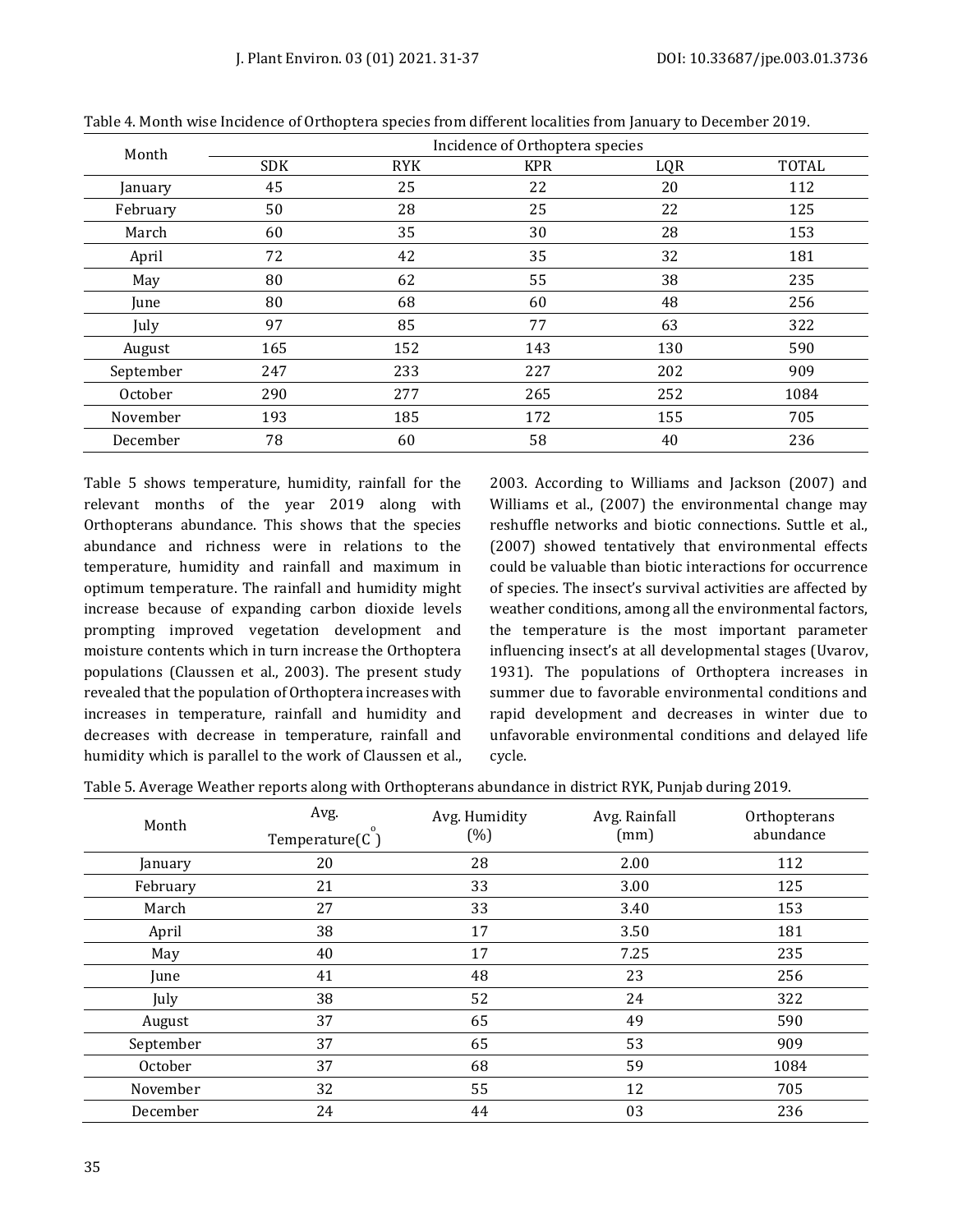#### **CONFLICT OF INTEREST**

The authors declare that they have no conflicts of interest.

#### **ACKNOWLEDGEMENT**

Authors are highly grateful to Meteorological Department of Punjab, Pakistan for providing meteorological data of year 2019.

#### **REFERENCES**

- Bhumi, T., S. Parmar and P. Parikh. 2015. Study on diversity of Orthoptera fauna in South Gujarat, India International Journal of Pure and Applied Zoology, 3(4): 368-374.
- Bouchi, A. and S.J. Simpson. 2003. Density –dependent accumulation of phase characteristics in a natural population of the Desert Locust *Schistocerca gregaria.* Physiological entomology, 28(1): 25-31.
- Branson, D.H., A. Joern and G.A. Sword. 2006. Sustainable management of insect herbivores in grassland ecosystems: new perspectives in grasshopper control. Bioscience, 56(9):743–755.
- Chapman, R.F and A. Joern. 1990. Biology of Grasshoppers. John Wiley & Sons, New York, New York. 576 pp.
- Cigliano, M.M., M.E. Pocco and C.E. Lange. 2014. Acridoideos (Orthoptera) de importancia agroeconómica (Acridoids: Orthoptera). In: Roig-Juñent S, Claps LE, Morrone JJ, editors. Biodiversidad de Artrópodos Argentinos. La Plata: Sociedad Entomológica Argentina, p. 1–26.
- Eades, D.C., D. Otte, M.M. Cigliano and H. Braun. 2015. Orthoptera Species File. Version 5.0/5.0. [3/1/2015]. http://Orthoptera. SpeciesFile.org [Accessed 1 March 2015].
- Fielding, D.J. and M.A. Brusven. 1995. Ecological correlates between rangeland grasshopper (Orthoptera: Acrididae) and plant communities of southern Idaho. Environmental Entomology, 24(6):1432–1441.
- Gangwere, S., M. Muralirangan and M. Muralirangan. 1997. The Bionomics of Grasshoppers, Katydids and their kin. CAB International, Oxon, OX, UK; New York. 358.
- Grimaldi, D. and M.S. Engel. 2005. Evolution of the Insects. Cambridge University Press, New York, New York. 772 pp.
- Henle, K., K. Amler. R. Biedermann. G. Kaule and P. Poschlod. 1999. Bedeutung und Funktion von Arten und Lebensgemeinschaften in der Planung.

In: Amler K, Bahl A, Henle K, Kaule G, Poschlod P, Settele J (eds) Populationsbiologie in der Naturschutzpraxis. Ulmer, Stuttgart, pp 17–23.

- Jonas, J. and A. Joern. 2008. Host-plant quality alters grass/forb consumption by amixed-feeding insect herbivore, Melanoplus bivittatus (Orthoptera: Acrididae). Ecology Entomology, 33:546–554.
- Kevan, D.K.M. 1982. Orthoptera. Pp. 352–383. In S. P. Parker (ed). Synopsis and Classification of Living Organisms. McGraw‐Hill Book Company, New York, New York.
- Lockwood, J. A. 2004. Locust: the Devastating Rise and Mysterious Dissapearance of the Insect that Shaped the American Frontier. New York, Basic Books, 320 pp.
- Lomer, C.J., R.P. Bateman, D.L. Johnson, J. Langwald and M. Thomas. 2001. Biological control of Locusts and grasshoppers. Annual Review Entomology, 46:667- 702.
- Luoto, M. 2000. Modelling of rare plant species richness by landscape variables in an agriculture area in Finland. Plant Ecology, 149:157-168.
- Maas, S., P. Detzel and A. Staudt. 2002. Gefa ¨hrdungsanalyse der Heuschrecken Deutschlands. Bundesamt fu ¨r Naturschutz, Bonn.
- Mubashar, H., R. Akbar, M.F. Malik, S.N. Kazam and T. Zainab. 2017. Diversity, distribution and seasonal variations of grass populations in Sialkot, Punjab, Pakistan. Pure and Applied Biology (PAB), 6(4), 1372-1381.
- Mukhtar, G.E.S., M. Nawaz, N. Yasmin and A. Kakar. 2010. Biodiversity and occurrence of grasshoppers (Acrididae: Ortoptera) of Quetta division Baluchistan. Pakistan Journal of Zoology, 42 (1):87-91.
- Nayeem, M.R. and M.K. Usmani. 2012. Taxonomy and field Observation of Grasshopers and Locust Fauna (Ortoptera: Acridoidea) *Munis* Entomology and Zoology, 7(1):391-471.
- Pywell, R.F., J.M. Bullock, A. Hopkins, K.J. Walker, T.H. Sparks, M.J.W. Burke and S. Peel. 2002. Restoration of speciesrich grassland on arable land: assessing the limiting processes using a multi-site experiment. Journal of Applied Ecology, 39:294–309.
- Quinn, M.A., P.S. Johnson, C.H. Butterfield and D.D. Walgenbach. 1993. Effect of grasshopper (Orthoptera: Acrididae) density and plant composition on growth and destruction of grasses. Environmental Entomology, 22, 993– 1002.